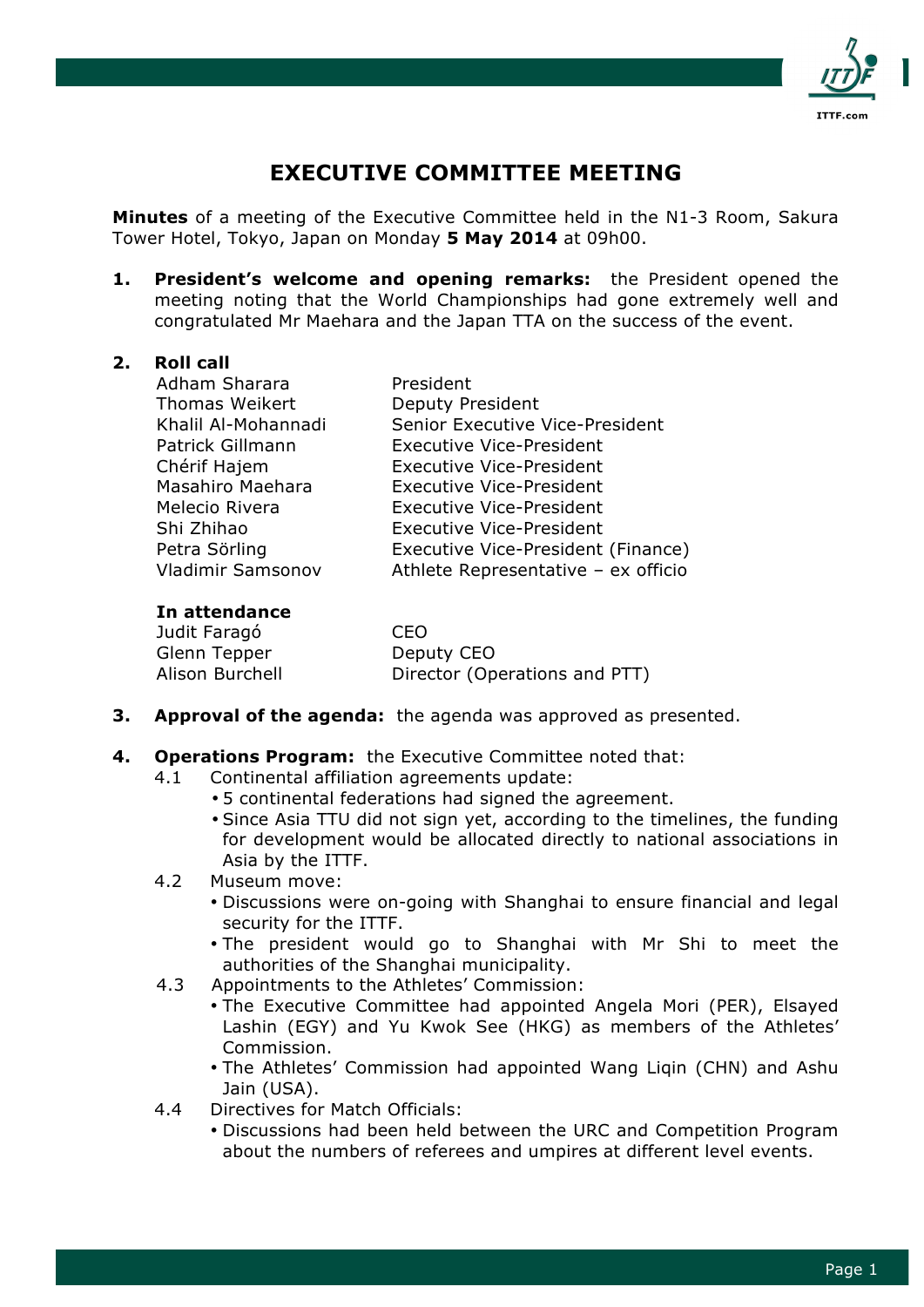

- There were proposed changes in the directives to bring them into line with the ITTF system.
- There was provision now for advanced international referees, the racket testing coordinator had been deleted, an evaluators' coordinator would replace the umpires' coordinator.
- As the daily allowance for match officials had not changed since 2006, the daily allowance should be increased.
- The implementation date would be 1 January 2015.
- 4.5 Change to the ITTF PTT Hall of Fame:
	- Currently, a player had to win 5 gold medals from the Paralympic Games and/or World Championships in team and/or singles events.
	- The PTT Division had proposed that a minimum of 3 gold medals in the singles be required, as this would ensure quality as some players could be helped by a strong team partner or partners.
- 4.6 Agreement with FISU:
	- The agreement should have been signed in during the SportAccord Convention but due to logistical issues, this had not happened.
	- ASOIF had a Working Group on multi-sport games working on agreements with multi-sport games organizers.
	- The Deputy President or the CEO should sign the agreement with FISU the next time either one was in Lausanne.
- 4.7 Merit award criteria: the draft criteria were being discussed with the Nominations Committee, the President's Advisory Council and Mr. Hajem. All parties agree that the award has to acknowledge contribution towards and within the ITTF mainly.

## **9-EC-05-2014**

The Executive Committee ratified the appointments of Angela Mori (PER), Elsayed Lashin (EGY) and Yu Kwok See (HKG) as members of the Athletes' Commission.

#### **10-EC-05-2014**

The Executive Committee approved the changes proposed to the Directives for Match Officials as well as the increased daily allowance of US\$30,00 and US\$25,00 for world title and ITTF sanctioned events respectively to take effect on1 January 2015.

#### **11-EC-05-2014**

The Executive Committee approved the requirement that a Para Table Tennis player achieve at least 3 of the 5 gold medals required in the singles events at the Paralympic Games or World Championships to be inducted to the Hall of Fame.

#### **12-EC-05-2014**

The Executive Committee approved the agreement with FISU and asked the Deputy President or CEO to sign the agreement when next in Lausanne.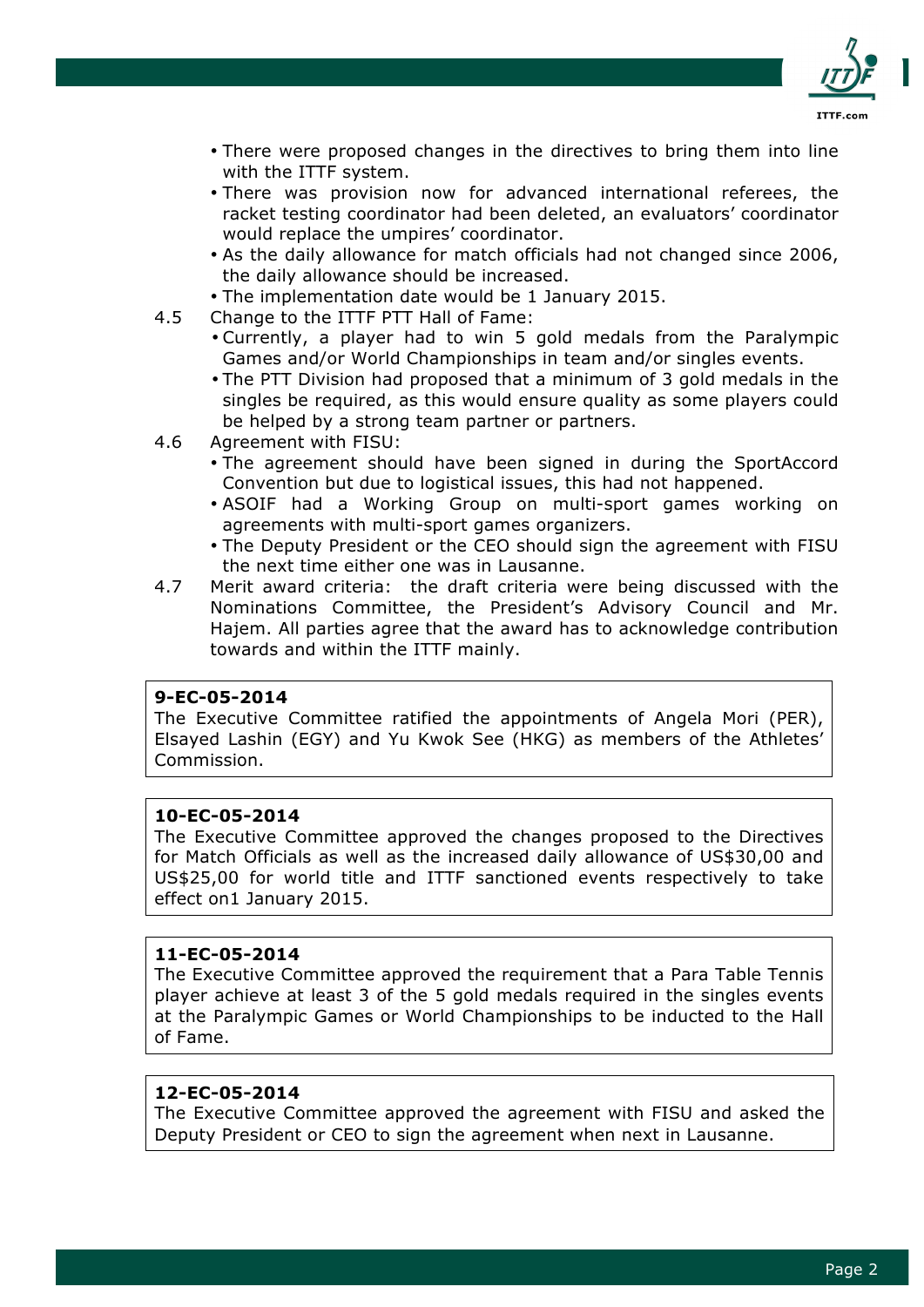

## **5. Competition Program:** the Executive Committee noted that:

- 5.1 2014 World Championships update and payments:
	- Due to the size and logistics for the world championships, it had been difficult to organize and the JTTA had done an excellent job ensuring that the logistics of playing conditions, transportation, food and accommodation had been delivered well.
		- The volunteers were very helpful.
		- The presentation was excellent, the LED screens looked good on TV and TV Tokyo was doing an outstanding job with live broadcasts.
		- One of the best ever playing conditions were provided for lower divisions in the Tokyo Gymnasium.
		- Both Japanese teams finished in medal positions with the women's team making the final for the first time in 31 years.
		- 110 men and 94 women teams had participated in the event with the women's participation being a new record (439 men and 352 women players).
		- Botswana had arrived late; they missed their first 2 matches.
		- A player had been stuck at the airport for 1 week as he had lost his passport. JTTA had provided as much support as possible.
		- 2 players had been disqualified after their lost match as a result of misbehaviour.
		- The delegates from Burundi and Iraq had arrived 3 days after the AGM.
		- The delegates who did not attend the AGM should not receive free hospitality.
		- 5 associations still owed some payments to the JTTA with the total outstanding of about US\$15 000.
		- Feedback was received regarding payment procedure and policy (clearer invoice on the online entry system, earlier requests for payments, cancellation fees for rooms re-sold, etc.)
		- There were several clashes in meetings and ideally the continental meetings should be held at the same time.
		- In order to be proactive, people organizing meetings clashing with key ITTF meetings should be asked to consider changing their schedule.
		- Former world champions as well as PAC members should get access to the VVIP area.
- 5.2 2015 World Tour provisional program:
	- The calendar had nearly been finalized and would be published later in May 2014.
	- There were 6 super, 5 major and 12 challenge series scheduled plus the Grand Finals.
- 5.3 Executive Committee medal presentations:
	- A review on the basis of availability would be done of which Executive Committee member would present medals.
	- All medals would be presented after the second final.
	- The medal ceremonies should be the last activity to ensure media focus to the end.
- 5.4 Eligibility appeal from Fiji:
	- There were 2 appeals for players who had been born in Korea but who had moved to Fiji at an early age.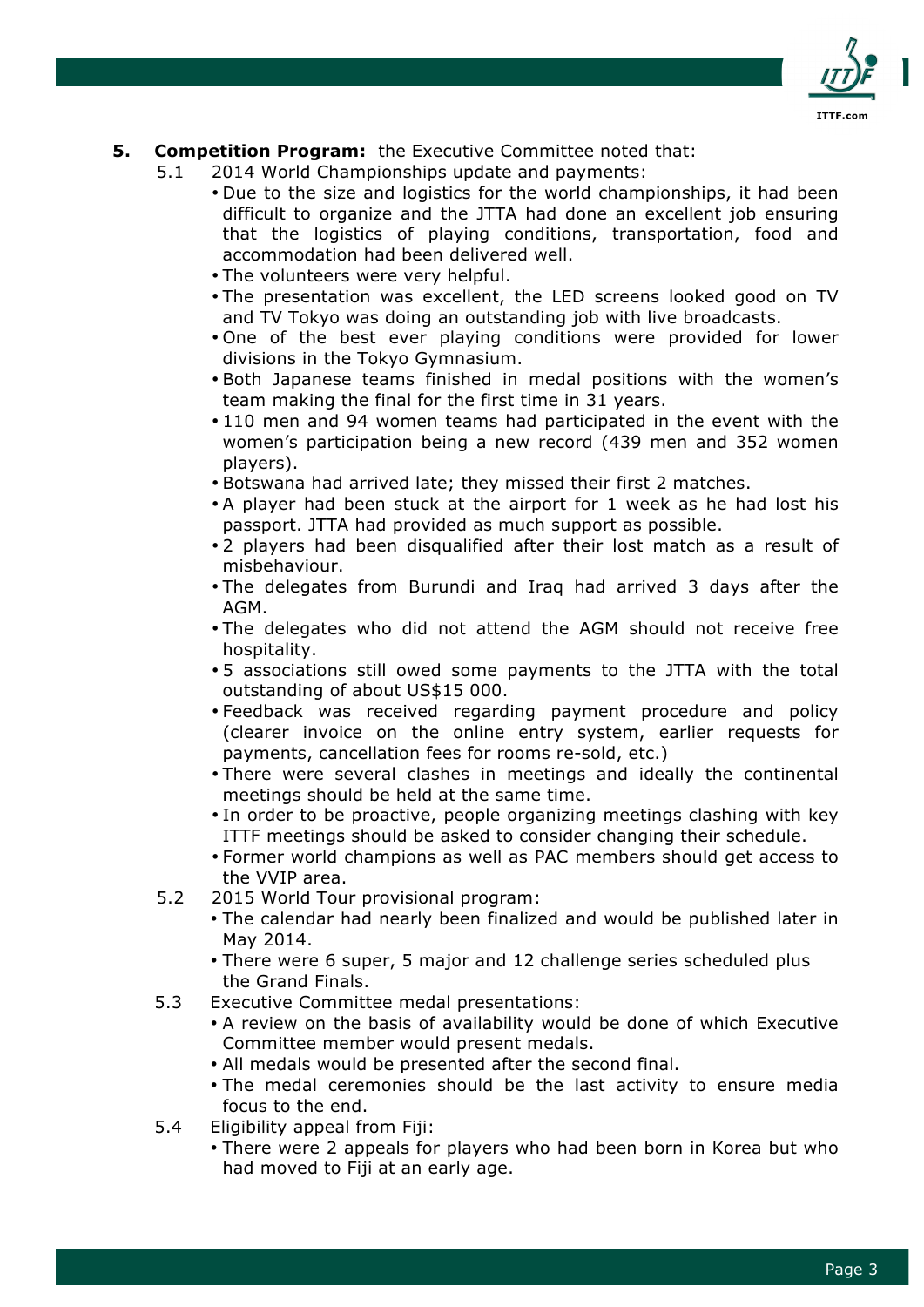

- The players had received their passports at the age of 9 and 10 respectively.
- According to the regulations, players had to be registered with the ITTF to be eligible for World Title events but the Fiji association had done this only recently.
- The association had not been aware of the regulations so it had asked the Executive Committee to consider the date of receiving their passports as date of registration and start date for the waiting period.
- One of the players had competed in the Oceania Cup in 2012 and 2013, due to an administration mistake, which were part of the World Cup qualification process.
- For the future, the regulations could be adjusted in case if proposed to allow a player to choose between the date of registration and the date on which the passport was obtained.
- 5.5 Basic principle of ranking:
	- Additions to the document clarify that:
	- Rating points of players who were "deleted" as a result of not competing for more than 8 months could be used for seeding at non-ITTF events.
	- Rating points of players who had not competed for 4 months would be used for seeding at all events on their return to competition.

#### **13-EC-05-2014**

The Executive Committee resolved that if a delegate did not attend the AGM, he or she would not be entitled to free hospitality.

#### **14-EC-05-2014**

The Executive Committee resolved not to make any exception to the current eligibility rules and, therefore, not accept the eligibility appeals received from the Fiji association.

#### **15-EC-05-2014**

The Executive Committee approved the changes to the "Basic Description" document of the world ranking system.

- **6. Development:** this item had been addressed at the previous meeting.
- **7. Athletes' Commission report:** the Executive Committee noted that:
	- Mr Samsonov had been elected by the new Athletes'' Commission members as chairperson by acclamation.
	- Thanks were reflected to the staff for running the elections.
	- An election would be held during the PTT World Championships in September 2014 for the PTT representative on the Athletes' Commission.
	- Members of the Japanese team, of the Development Program and 3 top women players had played against the children from the Tsunami region.
	- The Athletes' Commission would meet members of other committees.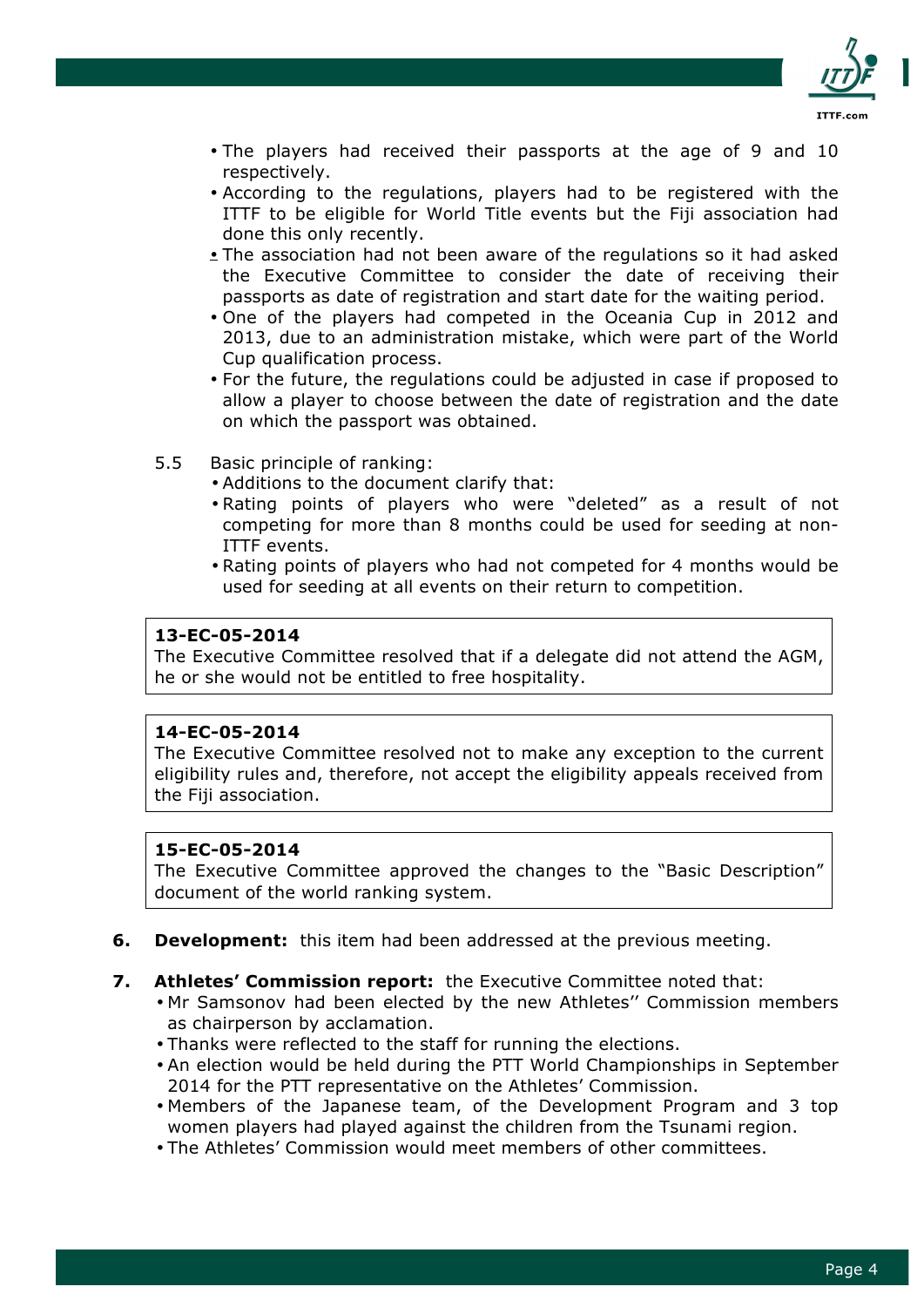

- The Athletes' Commission preferred to find non-ITTF events to test the service, multi-ball and "no let" service proposals and to add – if possible – experiment on the multi-coloured balls.
- For 2015, there would be no fund reserved and deducted from the prize money for the World Tour Grand Finals.
- The new plastic balls with seam from DHS were heavier and harder, however the quality of the plastic balls would improve after accepting slight adjustments in tolerance level for ball approvals.
- The historical data for initial players was being investigated for the ranking system and once the technical issue had been resolved, then the experiments to the rating system could be tested offline.
- Following the meeting about the PTT qualification process for the Paralympic Games and World Championships, the PTT Division would consider incorporating able-bodied events, adjusting qualification requirements for Oceania and reviewing the process for 2020.
- **8. Honorarium for the new President:** the Executive Committee noted that:
	- The new president should be paid an amount as a part-time honorarium.
	- The amount would be discussed and decided by the current President and Vice-President (Finance). It would be based on the time commitment and country of residence.
	- From 2017, the president should be paid according to the amount of time they spent on ITTF business, and that should be a minimum of 50% of their time.
- **9. Planning 2014-2017, P5 and DBI:** the Executive Committee noted that:
	- About 15 to 20 proposals had been submitted after the launch of the DBI process in Dubai.
	- Since the beginning of the world championships, about 20 more proposals had been received.
	- A reminder would be sent out and the list of people invited to comment would be expanded.
	- The more people participated in this process, the better.
	- Responses had to be sent to the DBI email address dbip5@ittfmail.com
	- The final product would be submitted to the Executive Committee at the end of 2014.

## **10. Any other business:** the Executive Committee noted that:

10.1 Transition to the new President:

- A series of meetings would be held, mainly in Europe, to facilitate the transition.
- Some changes would be made to the allocation of responsibilities of the Executive Committee members.
- The outgoing president, Mr. Sharara, would focus on the P5 Plan (DBI), review of the constitution and marketing. Then the President and EC would decide on the allocation of duties for the position of Chair, including chairing the AGM.
- 10.2 The headquarters in Lausanne:
	- Renovations to the ground floor had been completed for the new tenants who had moved in on 1 May 2014.